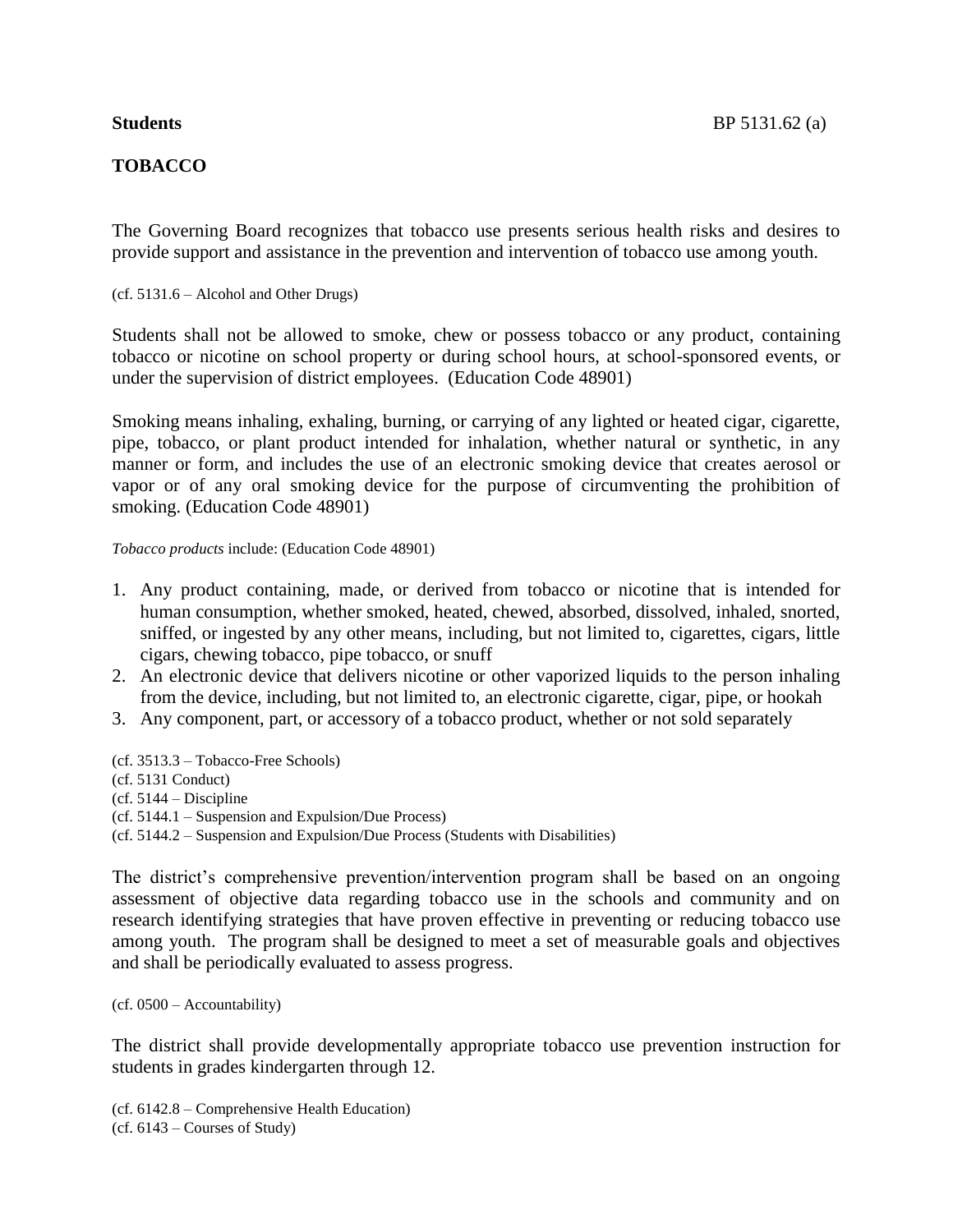#### **TOBACCO** (continued)

The district may provide or refer students to counseling, intensive education, and other intervention services to assist in the cessation of tobacco use. Such intervention services shall be provided as an alternative to suspension for tobacco possession.

(cf. 1020 – Youth Services) (cf. 5141.6 – School Health Services) (cf. 5146 – Married/Pregnant/Parenting Students) (cf. 6164.2 – Guidance/Counseling Services)

Because of the additional health risks of tobacco use for prenatal development, the district shall provide outreach, motivational and other support services to prevent or reduce tobacco use among pregnant and parenting minors.

(cf. 5146 – Married/Pregnant/Parenting Students)

Information about smoking cessation programs shall be made available and encouraged for students and staff. (Health and Safety Code 104420)

(cf. 4159/4159,/4359 – Employee Assistance Programs)

The Superintendent or designee shall not accept for distribution any materials or advertisements that promote the use or sale of tobacco products. He/she also shall not accept tobacco-use prevention or intervention funds or materials from the tobacco industry or from any entity, which is known to have received funding from the tobacco industry.

(cf. 1325 – Advertising and Promotion) (cf. 3290 – Gifts, Grants and Bequests) (cf. 6161.1 – selection and Evaluation of Instructional Materials)

The Superintendent or designee shall coordinate prevention and cessation efforts with the local health department, other local agencies and community organizations and shall involve students, parents/guardians, families and the community in support of school-based programs.

(cf. 1020 – Youth Services) (cf. 1400 – Relations Between Other Governmental Agencies and the Schools)

To evaluate the effectiveness of the district's program and ensure accountability, the Superintendent or designee shall biennially administer the California Healthy Kids Survey or other appropriate student survey at selected grade levels in order to assess student attitudes toward tobacco and student use of tobacco.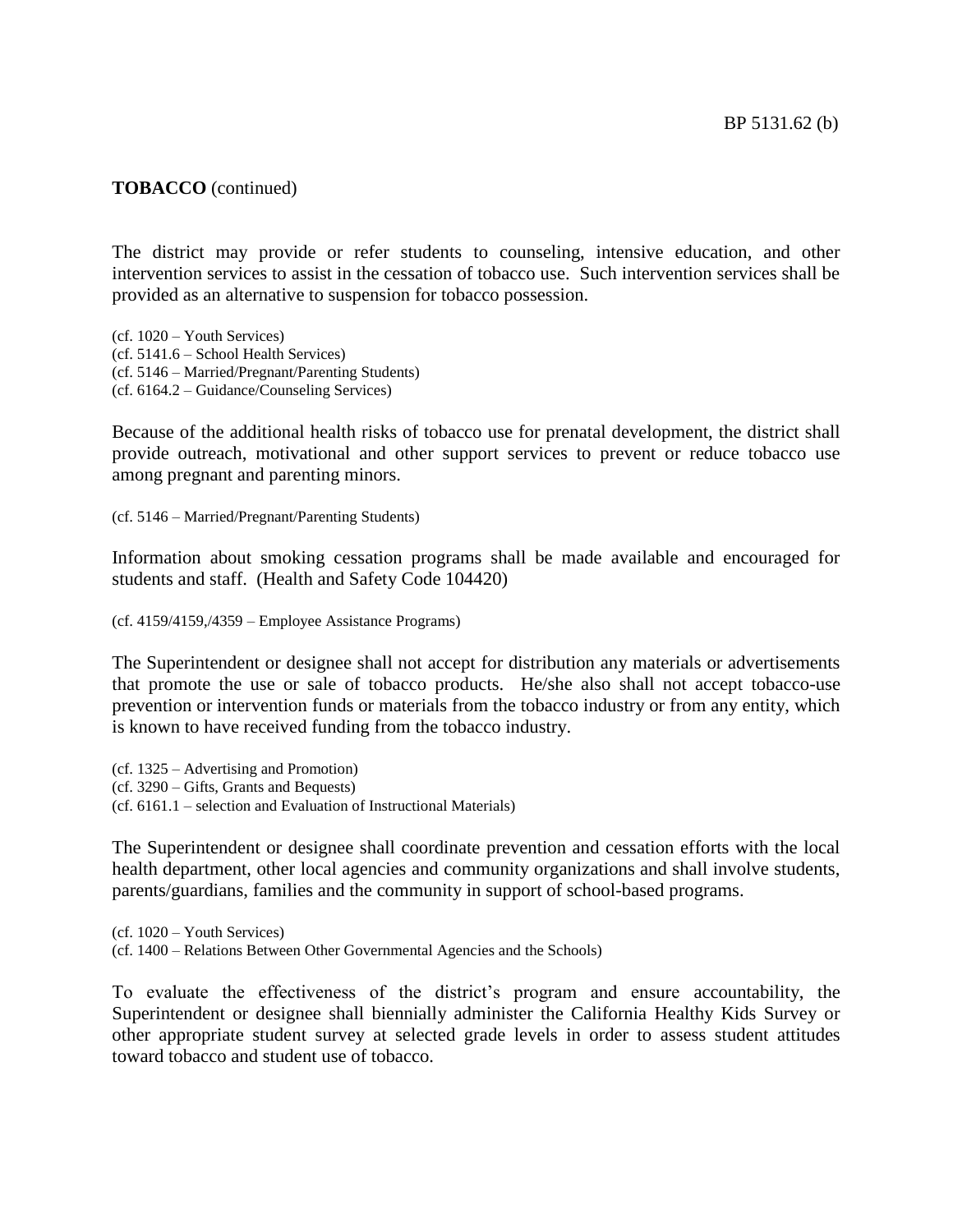### **TOBACCO** (continued)

(cf. 0500 – Accountability) (cf. 5022 – Student and Family Privacy Rights) (cf. 6162.8 – Research) Legal Reference: EDUCATION CODE 48900 Suspension or expulsion (grounds) 48900.5 Suspension, limitation on imposition; exception 48901 Smoking or use of tobacco prohibited 51202 Instruction in personal and public health and safety 60041 Instructional materials, portrayal of effects of tobacco use 8900 Suspension or expulsion (grounds) BUSINESS AND PROFESSIONS CODE 22950.5 Stop Tobacco Access to Kids Enforcement Act; definitions HEALTH AND SAFETY CODE 104350-104495 Tobacco use prevention education 104559 Tobacco use prohibition 119405 Unlawful to sell or furnish electronic cigarettes to minors PENAL CODE 308 Minimum age for tobacco possession CODE OF FEDERAL REGULATIONS, TITLE 21 1140.1-1140.34 Unlawful sale of cigarettes and smokeless tobacco to minors ATTORNEY GENERAL OPINIONS 88 Ops.Cal.Atty.Gen. 8 (2005) Management Resources: CDE PUBLICATIONS Health Education Content Standards for California Public Schools: Kindergarten Through Grade Twelve, 2008 Health Framework for California Public Schools: Kindergarten Through Grade Twelve, 2003 Getting Results: Part II California Action Guide to tobacco Use Prevention Education, 2000 WEST ED PUBLICATIONS Guidebook for the California Healthy Kids Survey WEB SITES CDE: [http://www.cde.ca.gov](http://www.cde.ca.gov/) California Department of Public Health, Tobacco Control:<http://www.cdph.ca.gov/programs/tobacco> California healthy Kids Resource Center: [http://www.californiahealthykids.org](http://www.californiahealthykids.org/) California Healthy Kids Survey:<http://www.wested.org/hks> Centers for Disease Control and Prevention**,** Smoking and Tobacco Use[: http://www.cdc.gov/tobacco](http://www.cdc.gov/tobacco) U.S. Surgeon General: [http://www.surgeongeneral.gov](http://www.surgeongeneral.gov/) National Association of State Boards of Education: [http://www.nasbe.org](http://www.nasbe.org/) CSBA: [http://www.csba.org](http://www.csba.org/) California Department of Education, Tobacco-Use Prevention Education: <http://www.cde.ca.gov/ls/he/at/tupe.asp>